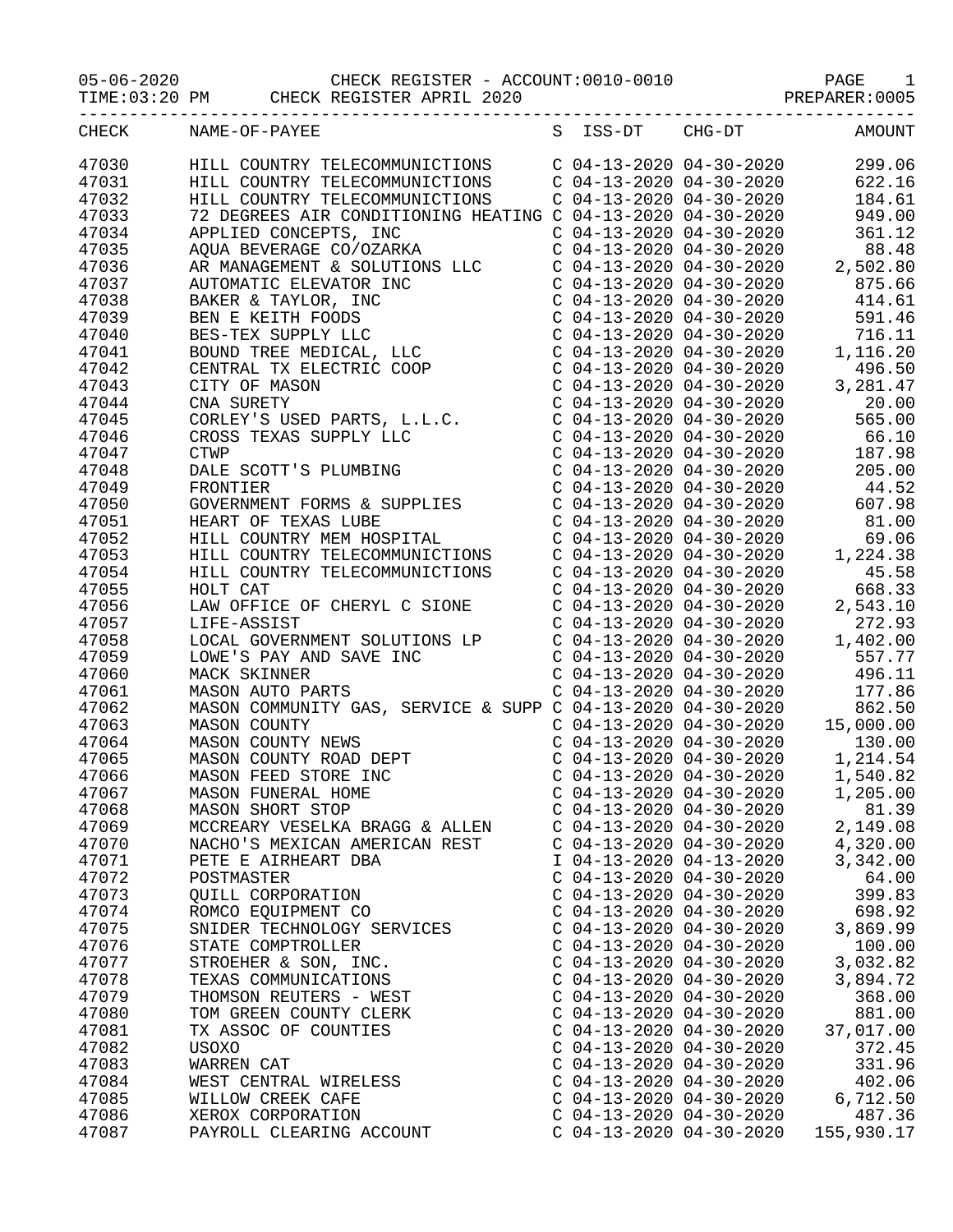05-06-2020 CHECK REGISTER - ACCOUNT:0010-0010 PAGE 2

TIME:03:20 PM CHECK REGISTER APRIL 2020 PREPARER:0005

| CHECK | NAME-OF-PAYEE                                                                                                                                                                                                                                                                                                                               |  | S ISS-DT CHG-DT AMOUNT                                                                                                                                                                                                                                     |  |
|-------|---------------------------------------------------------------------------------------------------------------------------------------------------------------------------------------------------------------------------------------------------------------------------------------------------------------------------------------------|--|------------------------------------------------------------------------------------------------------------------------------------------------------------------------------------------------------------------------------------------------------------|--|
| 47088 | STATE COMPTROLLER<br>BAKER & TAYLOR, INC<br>BEN E KEITH FOODS<br>BLUEBONNET CASA<br>BOUND TREE MEDICAL, LLC<br>CENTURYLINK QCC<br>CIRA/TX ASSOC OF COUNTIES<br>CTWP                                                                                                                                                                         |  | $C$ 04-27-2020 04-30-2020 36,792.65                                                                                                                                                                                                                        |  |
| 47089 |                                                                                                                                                                                                                                                                                                                                             |  |                                                                                                                                                                                                                                                            |  |
| 47090 |                                                                                                                                                                                                                                                                                                                                             |  |                                                                                                                                                                                                                                                            |  |
| 47091 |                                                                                                                                                                                                                                                                                                                                             |  |                                                                                                                                                                                                                                                            |  |
| 47092 |                                                                                                                                                                                                                                                                                                                                             |  |                                                                                                                                                                                                                                                            |  |
| 47093 |                                                                                                                                                                                                                                                                                                                                             |  |                                                                                                                                                                                                                                                            |  |
| 47094 |                                                                                                                                                                                                                                                                                                                                             |  | $1 \t04-27-2020 \t04-27-2020 \t0524.62$<br>$1 \t04-27-2020 \t04-27-2020 \t0524.62$<br>$1 \t04-27-2020 \t04-27-2020 \t1,515.00$<br>$1 \t04-27-2020 \t04-27-2020 \t0414.49$<br>$1 \t04-27-2020 \t04-27-2020 \t080.75$<br>$1 \t04-27-2020 \t04-27-2020 \t072$ |  |
| 47095 | <b>CTWP</b>                                                                                                                                                                                                                                                                                                                                 |  | I 04-27-2020 04-27-2020 211.08                                                                                                                                                                                                                             |  |
| 47096 | <b>FRONTERA HEATHCARE NETWORK</b>                                                                                                                                                                                                                                                                                                           |  | I 04-27-2020 04-27-2020 61.69                                                                                                                                                                                                                              |  |
| 47097 |                                                                                                                                                                                                                                                                                                                                             |  |                                                                                                                                                                                                                                                            |  |
| 47098 |                                                                                                                                                                                                                                                                                                                                             |  |                                                                                                                                                                                                                                                            |  |
| 47099 |                                                                                                                                                                                                                                                                                                                                             |  |                                                                                                                                                                                                                                                            |  |
| 47100 | FRONTIER $\begin{array}{ccccccccc} \text{TRONTER} & & & & 1 & 04-27-2020 & 04-27-2020 & & & 51.32 \\ \text{GRAY ELECTRIC} & & & & & & 1 & 04-27-2020 & 04-27-2020 & & & 745.00 \\ \text{H I-LINE} & & & & & & 1 & 04-27-2020 & 04-27-2020 & & & 215.85 \\ \text{HOLT CAT & & & & & & 1 & 04-27-2020 & 04-27-2020 & & & 499.10 \\ \text{K &$ |  | 1 04-27-2020 04-27-2020<br>1 04-27-2020 04-27-2020 51.32<br>1 04-27-2020 04-27-2020 745.00<br>1 04-27-2020 04-27-2020 215.85<br>1 04-27-2020 04-27-2020 499.10                                                                                             |  |
| 47101 |                                                                                                                                                                                                                                                                                                                                             |  |                                                                                                                                                                                                                                                            |  |
| 47102 |                                                                                                                                                                                                                                                                                                                                             |  |                                                                                                                                                                                                                                                            |  |
| 47103 | XIMBLE CO MEALS ON WHEELS<br>LUCIO MORA C 04-27-2020 04-30-2020 1,425.00                                                                                                                                                                                                                                                                    |  |                                                                                                                                                                                                                                                            |  |
| 47104 |                                                                                                                                                                                                                                                                                                                                             |  |                                                                                                                                                                                                                                                            |  |
| 47105 |                                                                                                                                                                                                                                                                                                                                             |  |                                                                                                                                                                                                                                                            |  |
| 47106 |                                                                                                                                                                                                                                                                                                                                             |  |                                                                                                                                                                                                                                                            |  |
| 47107 |                                                                                                                                                                                                                                                                                                                                             |  |                                                                                                                                                                                                                                                            |  |
| 47108 |                                                                                                                                                                                                                                                                                                                                             |  |                                                                                                                                                                                                                                                            |  |
| 47109 |                                                                                                                                                                                                                                                                                                                                             |  |                                                                                                                                                                                                                                                            |  |
| 47110 |                                                                                                                                                                                                                                                                                                                                             |  |                                                                                                                                                                                                                                                            |  |
| 47111 |                                                                                                                                                                                                                                                                                                                                             |  |                                                                                                                                                                                                                                                            |  |
| 47112 |                                                                                                                                                                                                                                                                                                                                             |  |                                                                                                                                                                                                                                                            |  |
| 47113 |                                                                                                                                                                                                                                                                                                                                             |  |                                                                                                                                                                                                                                                            |  |
| 47114 |                                                                                                                                                                                                                                                                                                                                             |  | 1 04-27-2020 04-27-2020<br>1 04-27-2020 04-27-2020<br>1 04-27-2020 04-27-2020<br>1 04-27-2020 04-27-2020<br>1 06.96<br>1 04-27-2020 04-27-2020<br>2,655.61<br>C 04-27-2020 04-30-2020<br>1 04-27-2020 04-27-2020<br>1 04-27-2020 04-27-2020<br>1 0         |  |
| 47115 |                                                                                                                                                                                                                                                                                                                                             |  |                                                                                                                                                                                                                                                            |  |
| 47116 |                                                                                                                                                                                                                                                                                                                                             |  |                                                                                                                                                                                                                                                            |  |
| 47117 |                                                                                                                                                                                                                                                                                                                                             |  |                                                                                                                                                                                                                                                            |  |
| 47118 |                                                                                                                                                                                                                                                                                                                                             |  |                                                                                                                                                                                                                                                            |  |
| 47119 |                                                                                                                                                                                                                                                                                                                                             |  |                                                                                                                                                                                                                                                            |  |
| 47120 |                                                                                                                                                                                                                                                                                                                                             |  |                                                                                                                                                                                                                                                            |  |
| 47121 |                                                                                                                                                                                                                                                                                                                                             |  | 1 04-27-2020 04-27-2020<br>1 04-27-2020 04-27-2020 125.00<br>1 04-27-2020 04-27-2020 125.00<br>1 04-27-2020 04-27-2020 151.05<br>1 04-27-2020 04-27-2020 408.09<br>1 04-27-2020 04-27-2020 408.09<br>1 04-27-2020 04-27-2020 340.00                        |  |
| 47122 |                                                                                                                                                                                                                                                                                                                                             |  |                                                                                                                                                                                                                                                            |  |
| 47123 |                                                                                                                                                                                                                                                                                                                                             |  |                                                                                                                                                                                                                                                            |  |
| 47124 |                                                                                                                                                                                                                                                                                                                                             |  |                                                                                                                                                                                                                                                            |  |